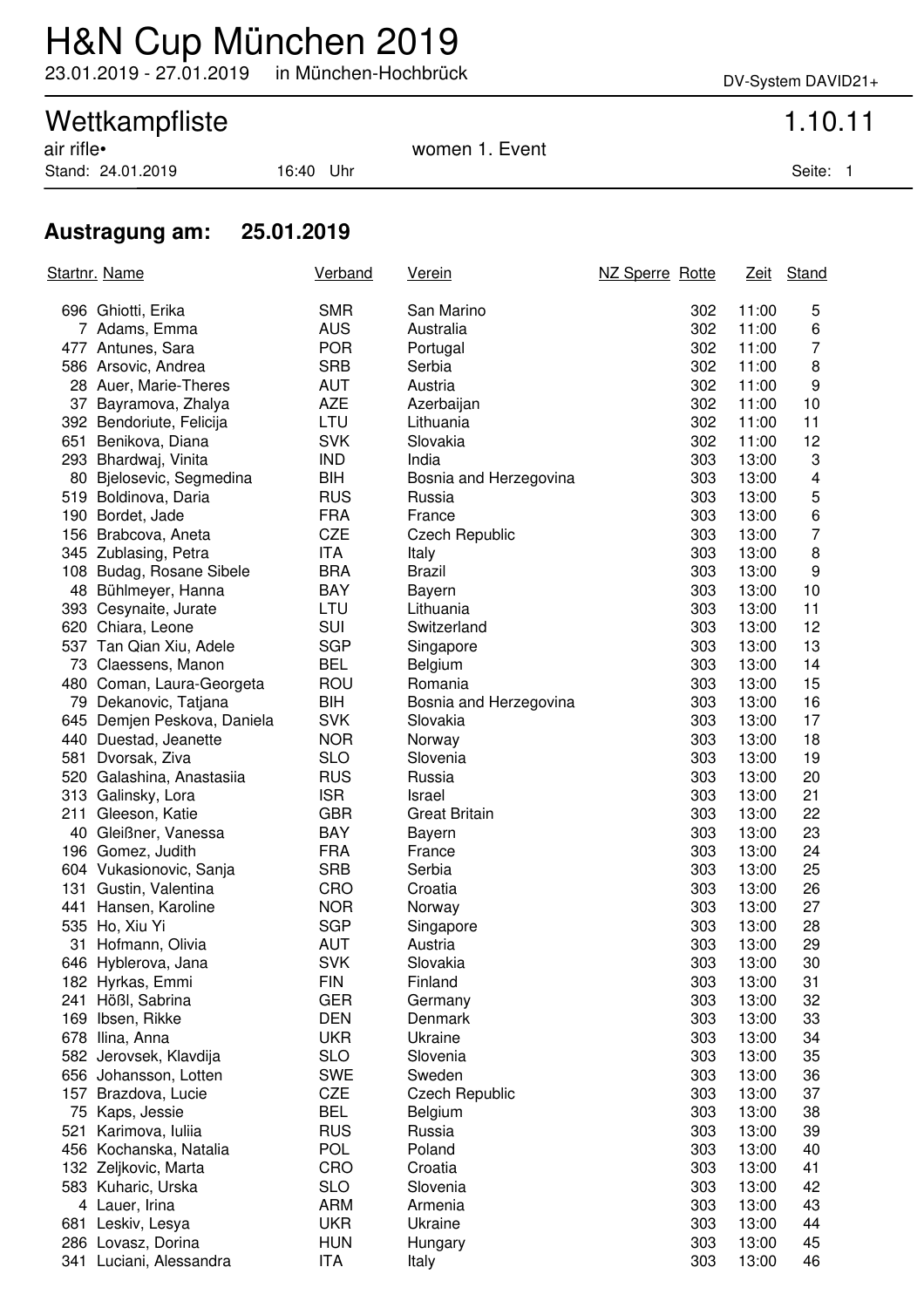## H&N Cup München 2019

23.01.2019 - 27.01.2019 in München-Hochbrück DV-System DAVID21+

Wettkampfliste 1.10.11<br>
air rifle• 1.5 Normen 1.5 Event women 1. Event

Stand: 24.01.2019 16:40 Uhr Seite: 2

### **Austragung am: 25.01.2019**

|     | <u>Startnr. Name</u>                   | Verband                  | <u>Verein</u>            | NZ Sperre Rotte | <u>Zeit</u>    | Stand    |
|-----|----------------------------------------|--------------------------|--------------------------|-----------------|----------------|----------|
|     | 580 Lukic, Suzana<br>435 Lund, Katrine | <b>SLO</b><br><b>NOR</b> | Slovenia<br>Norway       | 303<br>303      | 13:00<br>13:00 | 47<br>48 |
|     | 619 Lustenberger, Petra                | SUI                      | Switzerland              | 303             | 13:00          | 49       |
|     | 695 Maddalena, Sagen                   | <b>USA</b>               | United States of America | 303             | 13:00          | 52       |
|     | 605 Malic, Mariia                      | <b>SRB</b>               | Serbia                   | 303             | 13:00          | 53       |
|     | 88 Martynova, Maria                    | <b>BLR</b>               | <b>Belarus</b>           | 303             | 13:00          | 54       |
|     | 287 Zwickl-Veres, Kata                 | <b>HUN</b>               | Hungary                  | 303             | 13:00          | 55       |
|     | 158 Mazurova, Nikola                   | <b>CZE</b>               | <b>Czech Republic</b>    | 303             | 13:00          | 56       |
|     | 212 McIntosh, Seonaid                  | <b>GBR</b>               | <b>Great Britain</b>     | 303             | 13:00          | 57       |
| 481 | Molnar, Eliza-Alexandra                | ROU                      | Romania                  | 303             | 13:00          | 58       |
|     | 296 Moudgil, Anjum                     | <b>IND</b>               | India                    | 303             | 13:00          | 59       |
| 421 | Mulder, Mandy                          | <b>NED</b>               | Netherlands              | 303             | 13:00          | 60       |
|     | 445 Nagay, Agnieszka                   | <b>POL</b>               | Poland                   | 303             | 13:00          | 61       |
|     | 342 Nardelli, Elania                   | ITA                      | Italy                    | 303             | 13:00          | 62       |
|     | 167 Nielsen, Anna                      | <b>DEN</b>               | Denmark                  | 303             | 13:00          | 63       |
|     | 89 Matsiushenka, Alisa                 | <b>BLR</b>               | <b>Belarus</b>           | 303             | 13:00          | 64       |
|     | 648 Olsavska, Ivana                    | <b>SVK</b>               | Slovakia                 | 303             | 13:00          | 65       |
|     | 181 Palo, Marianne                     | <b>FIN</b>               | Finland                  | 303             | 13:00          | 66       |
|     | 30 Peer, Franziska                     | <b>AUT</b>               | Austria                  | 303             | 13:00          | 67       |
|     | 133 Pejcic, Snjezana                   | CRO                      | Croatia                  | 303             | 13:00          | 68       |
|     | 343 Ziviani, Martina                   | ITA                      | Italy                    | 303             | 13:00          | 69       |
|     | 536 Ser Xiang Wei, Jasmine             | <b>SGP</b>               | Singapore                | 303             | 13:00          | 70       |
|     | 47 Straub, Isabella                    | <b>BAY</b>               | Bayern                   | 303             | 13:00          | 71       |
|     | 297 Sadangi, Shriyanka                 | <b>IND</b>               | India                    | 303             | 13:00          | 72       |
|     | 29 Pribitzer, Marlene                  | <b>AUT</b>               | Austria                  | 303             | 13:00          | 73       |
|     | 87 Shcherbatsevich, Svi.               | <b>BLR</b>               | <b>Belarus</b>           | 303             | 13:00          | 74       |
|     | 365 Shimizu, Ayano                     | <b>JPN</b>               | Japan                    | 303             | 13:00          | 75       |
|     | 187 Sihvonen, Annika                   | <b>FIN</b>               | Finland                  | 303             | 13:00          | 76       |
|     | 238 Simon, Julia                       | <b>GER</b>               | Germany                  | 303             | 13:00          | 77       |
|     | 419 Smeets, Manon                      | <b>NED</b>               | Netherlands              | 303             | 13:00          | 78       |
|     | 680 Kalnysh, Nataliia                  | <b>UKR</b>               | Ukraine                  | 303             | 13:00          | 79       |
|     | 454 Stankiewicz, Aneta                 | <b>POL</b>               | Poland                   | 303             | 13:00          | 80       |
|     | 439 Stene, Jenny                       | <b>NOR</b>               | Norway                   | 303             | 13:00          | 81       |
|     | 411 Raileanu, Ecaterina                | <b>MDA</b>               | Moldova                  | 303             | 13:00          | 82       |
|     | 621 Christen, Nina                     | SUI                      | Switzerland              | 303             | 13:00          | 83       |
|     | 260 Theodorou, Sofia                   | <b>GRE</b>               | Greece                   | 303             | 13:00          | 84       |
|     | 240 Thöle, Michaela                    | <b>GER</b>               | Germany                  | 303             | 13:00          | 85       |
|     | 482 Tudose, Roxana                     | <b>ROU</b>               | Romania                  | 303             | 13:00          | 86       |
|     | 74 Vandevyvere, Emma                   | <b>BEL</b>               | Belgium                  | 303             | 13:00          | 87       |
|     | 522 Vdovina, Daria                     | <b>RUS</b>               | Russia                   | 303             | 13:00          | 88       |
|     | 538 Veloso, Martina Lindsay            | <b>SGP</b>               | Singapore                | 303             | 13:00          | 89       |
|     | 183 Viljanen, Henna                    | <b>FIN</b>               | Finland                  | 303             | 13:00          | 90       |
|     | 161 Vognarova, Gabriela                | <b>CZE</b>               | <b>Czech Republic</b>    | 303             | 13:00          | 91       |
|     | 674 Voitsekhivska, Mariia              | <b>UKR</b>               | Ukraine                  | 303             | 13:00          | 92       |
|     | 50 Gschwandtner, Selina                | BAY                      | Bayern                   | 303             | 13:00          | 93       |
|     | 694 Weisz, Alison                      | <b>USA</b>               | United States of America | 303             | 13:00          | 94       |
|     | 455 Komorowska, Katarzyna              | POL                      | Poland                   | 303             | 13:00          | 95       |
|     | 134 Perec, Tanja                       | CRO                      | Croatia                  | 303             | 13:00          | 96       |
| 239 | Spies, Tatjana                         | <b>GER</b>               | Germany                  | 303             | 13:00          | 97       |
|     | 168 Nielsen, Stine                     | <b>DEN</b>               | Denmark                  | 303             | 13:00          | 98       |
|     |                                        |                          |                          |                 |                |          |